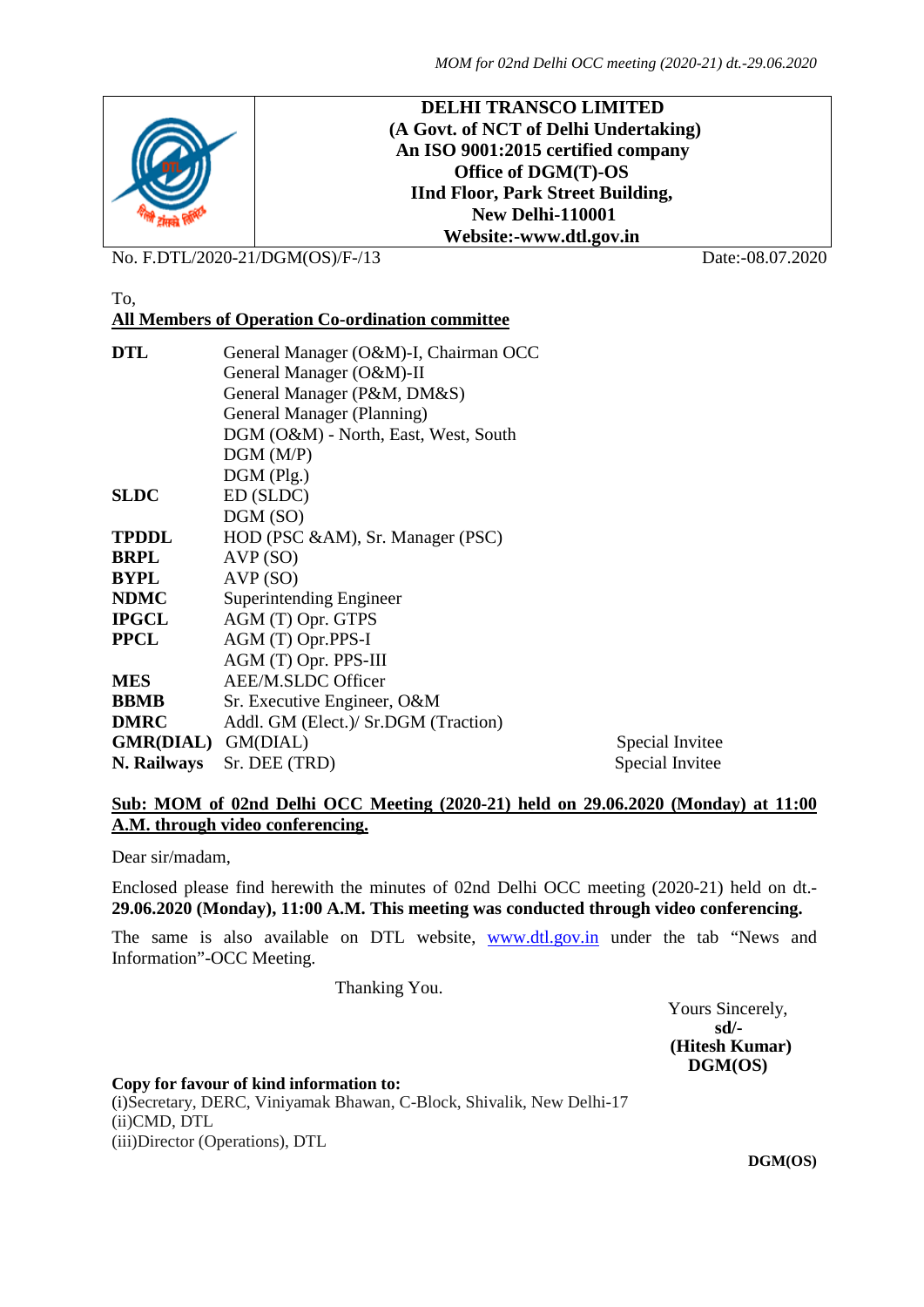### **MOM FOR DELHI OCC MEETING NO. 02/2020-21**

| Date  |                   | 29.06.2020                                    |
|-------|-------------------|-----------------------------------------------|
| Time  | $\sim$ 100 $\sim$ | 11:00 AM                                      |
| Venue | $\sim 100$        | Via Video conferencing                        |
|       |                   | In O/o-GM(O&M)-I, Delhi Transco Ltd.,         |
|       |                   | 220 kV Sub-Stn Park Street,                   |
|       |                   | Opp. Talkatora Stadium, Near R.M.L. Hospital, |
|       |                   | New Delhi-110001                              |

Chairman, OCC welcomed all OCC members & praised their all efforts to maintain the uninterrupted power supply in Delhi network during ongoing summer season. Further, OCC requested to all members for their readiness to successfully achieve the upcoming peak demand of Delhi network in July-2020 month.

### **Review of Grid operations of May-2020**

In comparison with May-2019 power demand, in May-2020 there was negative variation in the peak demand 5464MW (-15.43%) & total energy consumption in May month is 2522.628MUs (-25.05%) in Delhi System. This variation is largely due to restrictions imposed by statewide lockdown due to pandemic of COVID-19.

### **Planning of Grid operation for July-2020**

SLDC Delhi informed that, in July 2020 anticipated peak demand is 6600MW and expected availability is 7231MW (Surplus +6310MW). Anticipated maximum energy requirement for a day is 105MUs and expected availability is 164MUs (Surplus +59MUs).

----------------------------------------------------------------------------------------------------------------

### **1. CONFIRMATION OF MINUTES:**

The  $01<sup>st</sup>$  Delhi OCC meeting (2020-21) was held on 29.05.2020 in accordance with the agenda circulated vide letter dt: 26.05.2020. Minutes of the aforesaid OCC meeting were issued on 08.06.2020 and uploaded on DTL website.

## **No comments on the minutes were received from any member, OCC confirmed the minutes of 01st OCC meeting of 2020-21.**

### **2. DTL AGENDA:**

### **2.1 Proposed planned shutdowns of O&M, DTL for the month of July-2020.**

DTL O&M deptt. proposed planned shutdowns for the month of July-2020.

**i)** After detailed discussion with members, OCC approved planned shutdowns subject to real time conditions & advance consent of respective DISCOMs.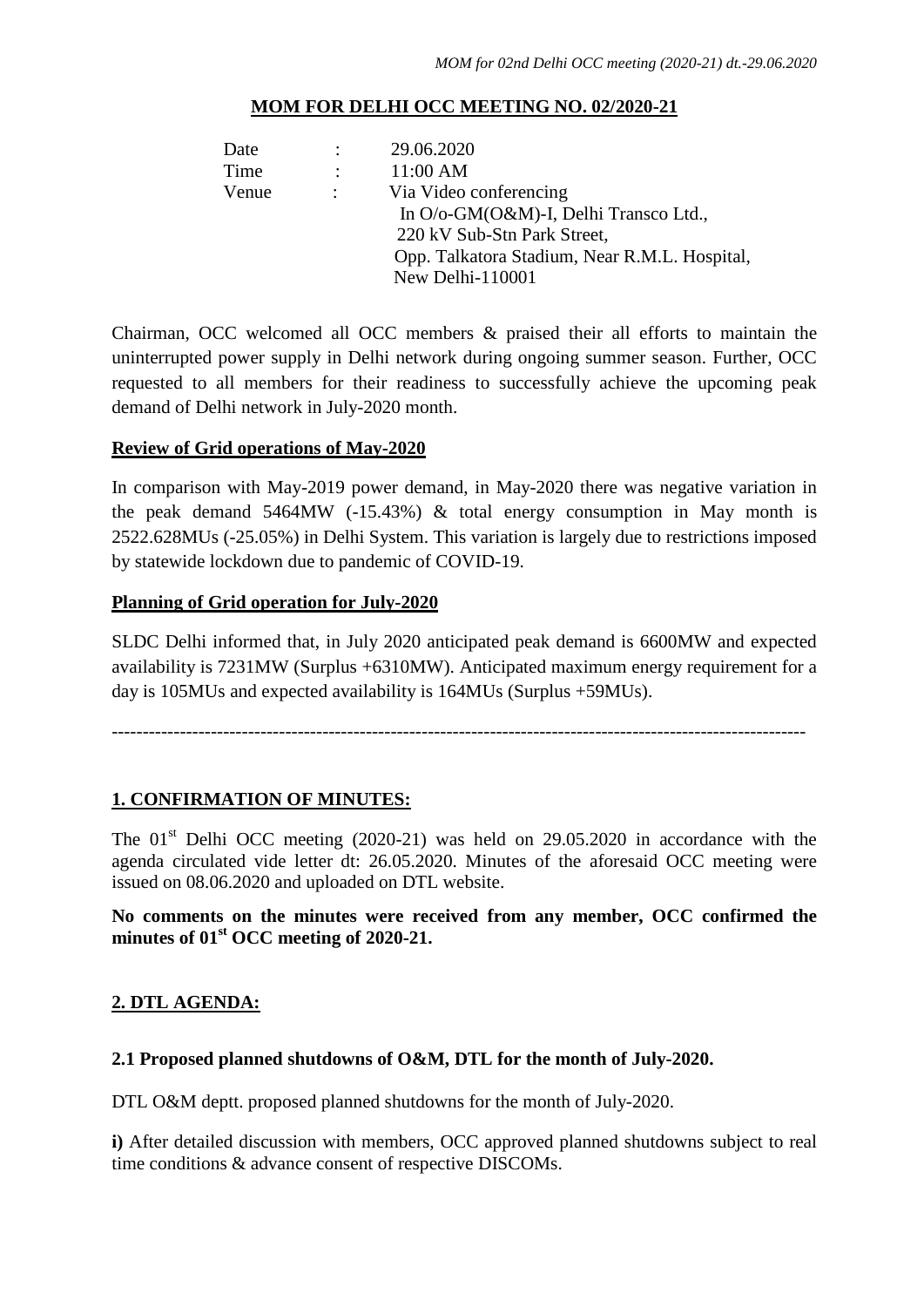**ii**) SLDC anticipated peak load in Delhi network during 1<sup>st</sup> fortnight of July month. In view of this, all the shutdowns planned for more than 01 day deferred for lean period (Aug-Sept. month).

**iii**) SLDC proposed to allow shutdowns during lean hours (05:00AM to 10:00AM).

## **2.2 Shutdown of 220kV Bamnauli-DIAL Ckt-I & II for implementation of Dwarka Expressway from Dwarka Sector-21 to Delhi-Haryana Border.**

### **(Shifting/Raising of 220kV lines of DTL, located across ROW of Dwarka Expressway in Delhi.)**

NHAI requested that Package-II of Dwarka Expressway is under fast execution with strict deadlines. It was informed that piling works for package-II of Dwarka Expressway is undergoing. The estimate has recently been approved by DTL on 22.05.2020.

04 no. of piers fall beneath 220kV Bamnauli-DIAL O/H transmission line of DTL at Sec-26, Dwarka near Bharthal village and height of a portion of this line is to be raised/relocated. Presently NHAI has to carry out piling work in the right of way of above referred line and shut down is required for safety purpose.

| Sr. No | Name of the Element            | Date of Shutdown | <b>Date of Restoration</b> |
|--------|--------------------------------|------------------|----------------------------|
|        | 220kV Bamnauli-DIAL Ckt-I & II | 01.07.2020       | 06.07.2020                 |

During deliberation, SLDC submitted that the load demand in Delhi network is increasing gradually & peak demand is expected in July month. It is not feasible to provide the above, long & continuous shutdown as DIAL S/Stn. mainly feeds Indira Gandhi International Airport, Delhi.

OCC deferred this shutdown till 1st week of August and shall be reviewed in next OCC meeting.

## **3. PPCL AGENDA:**

## **3.1. Frequent tripping at Pragati Power Station-I.**

PPCL informed that following tripping in the system caused outage of their units,

| <b>Unit No</b> | Date of Tripping | Time      | <b>Remarks</b>                  |
|----------------|------------------|-----------|---------------------------------|
| <b>STG</b>     | 10.06.2020       | 15:57 Hrs | 220kV Bus-I Voltage collapsed   |
| STG & GT2      | 22.05.2020       | 11:56Hrs  | 220kV Bus-I Collapsed/Black out |

PPCL requested that System operation SLDC and DTL may look into the matter regarding frequent tripping and precautions be taken to avoid such occurrence in future. The tripping on machines running at full load at PPS-I may cause adverse impact on the health of machines.

DTL informed that,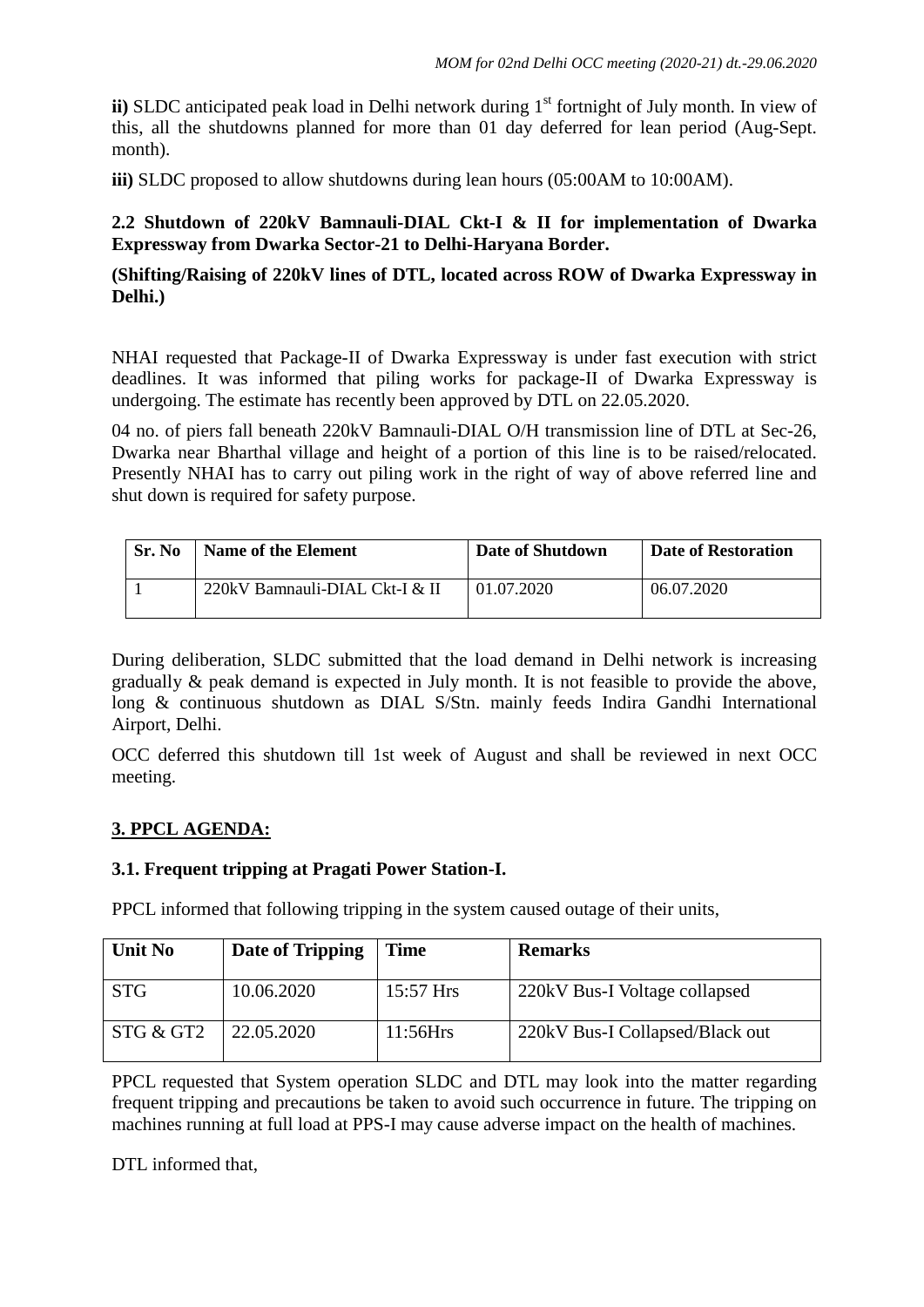**(i)** On 10.06.2020 at 15:57Hrs during stormy weather, which is a natural phenomena during summer, there was major load fluctuation & disturbance in Delhi network due to failure of 400kV Maharani Bagh-Dadri & Ballabhgarh Ckts. This led to cascading tripping and load collapsed at multiple substations including 220kV Bus at Pragati.

**(ii)** On 22.05.2020 the load at 220kV Bus-I at 220kV Pragati S/Stn. collapsed during tripping incident at 220kV Patprganj S/Stn.

OCC advised to DTL to share the tripping details of above incidents with PPCL for concerned reference. OCC requested to PPCL to take precautionary measures / corrective actions to avoid unwarranted tripping of STG & GT.

### **(Action by PPCL & DTL)**

### **4. SLDC AGENDA:**

### **4.1. Implementation of Automatic Demand Management Scheme by Discoms.**

Refer S.No. 2.2 of 20th GCC MoM wherein NDMC had informed that their software for ADMS has been upgraded and under testing and work is linked with the IPDS project, for which efforts shall be made to complete at the earliest.

NDMC has informed in  $10^{th}$  OCC meeting (2019-20), Jan-2020 that the works related to ADMS are under process and expected to be completed by 31.03.2020.

NDMC informed that works related ADMS are still under progress and expected to be completed by the end of Sep-2020.

### **(Action by NDMC)**

### **4.2. Survival of Local Island at GTPS/ Pragati.**

During 20th GCC meeting as per MoM at S.No. 2.4 (9.12) following was discussed:-

"BYPL representative raised the issue of survival and subsequent synchronizing of local islanding at GT/ Pragati.

GCC advised DTL to carry out a joint visit with Discoms and IPGCL/ PPCL to analyze the requirements for sustaining Local Island at GT station". -

The matter was deliberated in the 12th (2018-19) Delhi OCC meeting held on 28.03.2019 and a committee comprising of following members was constituted for carrying out the above desired work at Pragati:-

(i) Sh. Satyendra Prakash, AGM(Elect./C&I), PPS-I, PPCL. (ii) Sh. Hitesh Kumar, DGM(OS), DTL. (iii) Sh. B.L. Gujar, DGM (Prot.), DTL. (iv) Sh. Deepak Kumar, AM(T)-Pragati, DTL.

It was also discussed that, said island got created due to outage of lines and survived for several minutes but while synchronizing with the grid, the necessary conditions for synchronization was not achieved & this scheme suggested by above committee was proposed for synchronization of such islands with grid.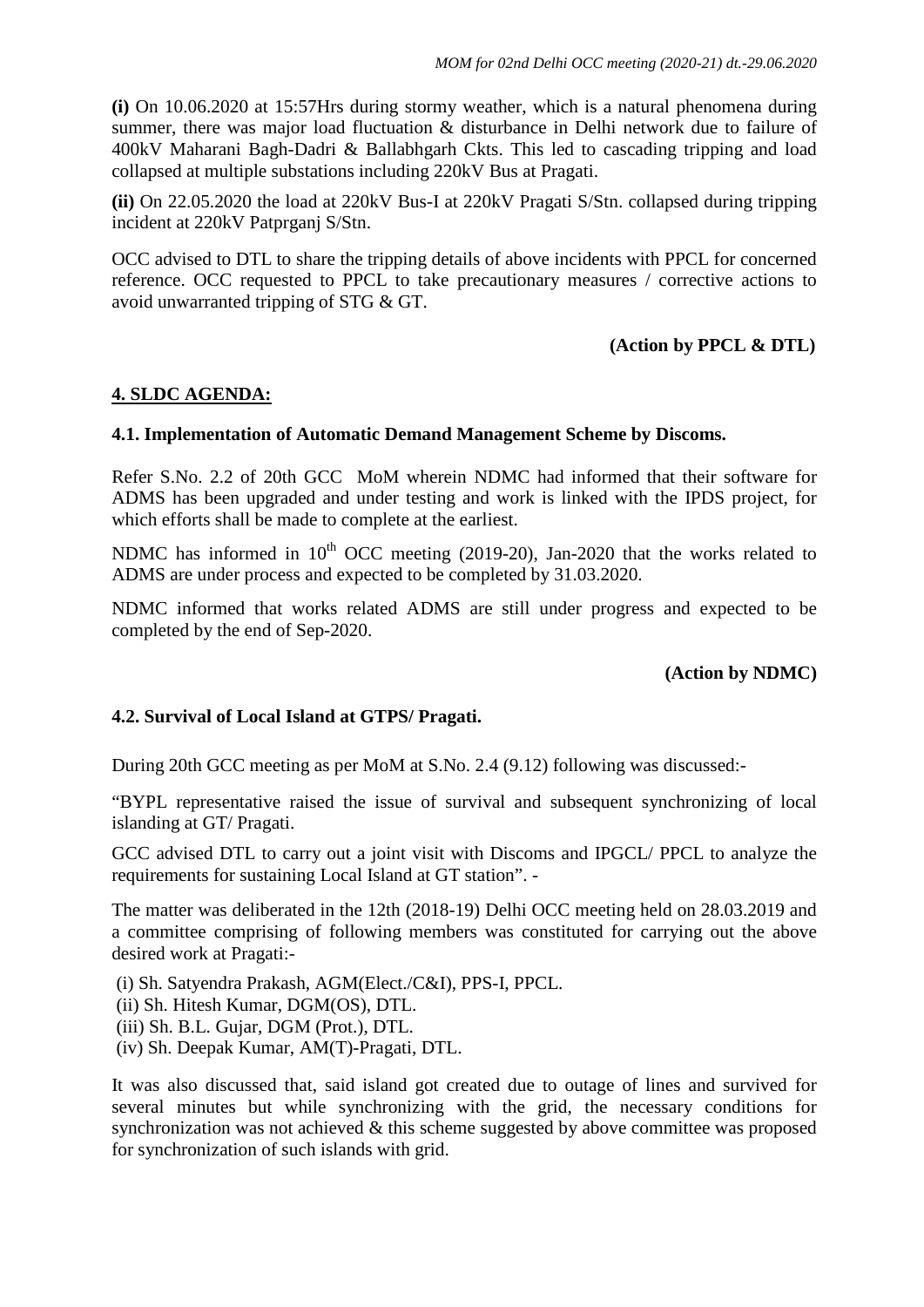In 11<sup>th</sup> Delhi OCC meeting (Feb-2020), DTL/PPCL representative informed that the wiring related works to provide switching control to PPCL is under progress. It is expected to complete by 31.03.2020.

Committee updated that, the pending wiring related works could not be materialized due to unavailability of control cables. The cables have been procured  $\&$  expected to be available by first week of July 2020. Hence, the pending works will be executed by/ before 31.07.2020.

## **(Action by DTL/PPCL)**

### **4.3 Submission of break up energy consumption by the state.**

In  $172<sup>th</sup>$  NRPC OCC meeting all SLDCs were requested to provide the break up energy consumption by the state by segregating the same from the billed data from DISCOMs from April 2018 to April 2020 in the format as prescribed below.

| Category | by Domestic by<br>load | Commercial   Agricultural<br>load | by<br>load | Consumption   Consumption   Consumption   Consumption   Traction   Miscellaneous<br>by Industrial supply<br>load | load | /Others |
|----------|------------------------|-----------------------------------|------------|------------------------------------------------------------------------------------------------------------------|------|---------|
| Month    |                        |                                   |            |                                                                                                                  |      |         |

SLDC informed that no information has been received from NDMC. TPDDL & MES have submitted the data up to Dec-2019 whereas BRPL and BYPL have submitted the data upto April-2020.

OCC requested to TPDDL, NDMC and MES to provide the data to SLDC in prescribed format up to April-2020.

## **(Action by TPDDL, NDMC and MES)**

### **4.4. Landline connectivity of CCGT Bawana S/stn.**

SLDC submitted that Officials working in Real time System Operation raised the concern that landline communication with CCGT Bawana does not establish most often and it affects smooth real time operation.

CCGT Bawana is requested to look into the issue and resolve it at earliest.

SLDC shown its concern in establishing the communication with CCGT Bawana S/Stn and because of that many operational issues were faced recently.

In this regard, CCGT Bawana updated that due to frequent problem in the existing landline communication they are switching over to AIRTEL broadband cum Landline connections.

The works are still in progress & expected to be completed within a week.

### **(Action by CCGT Bawana)**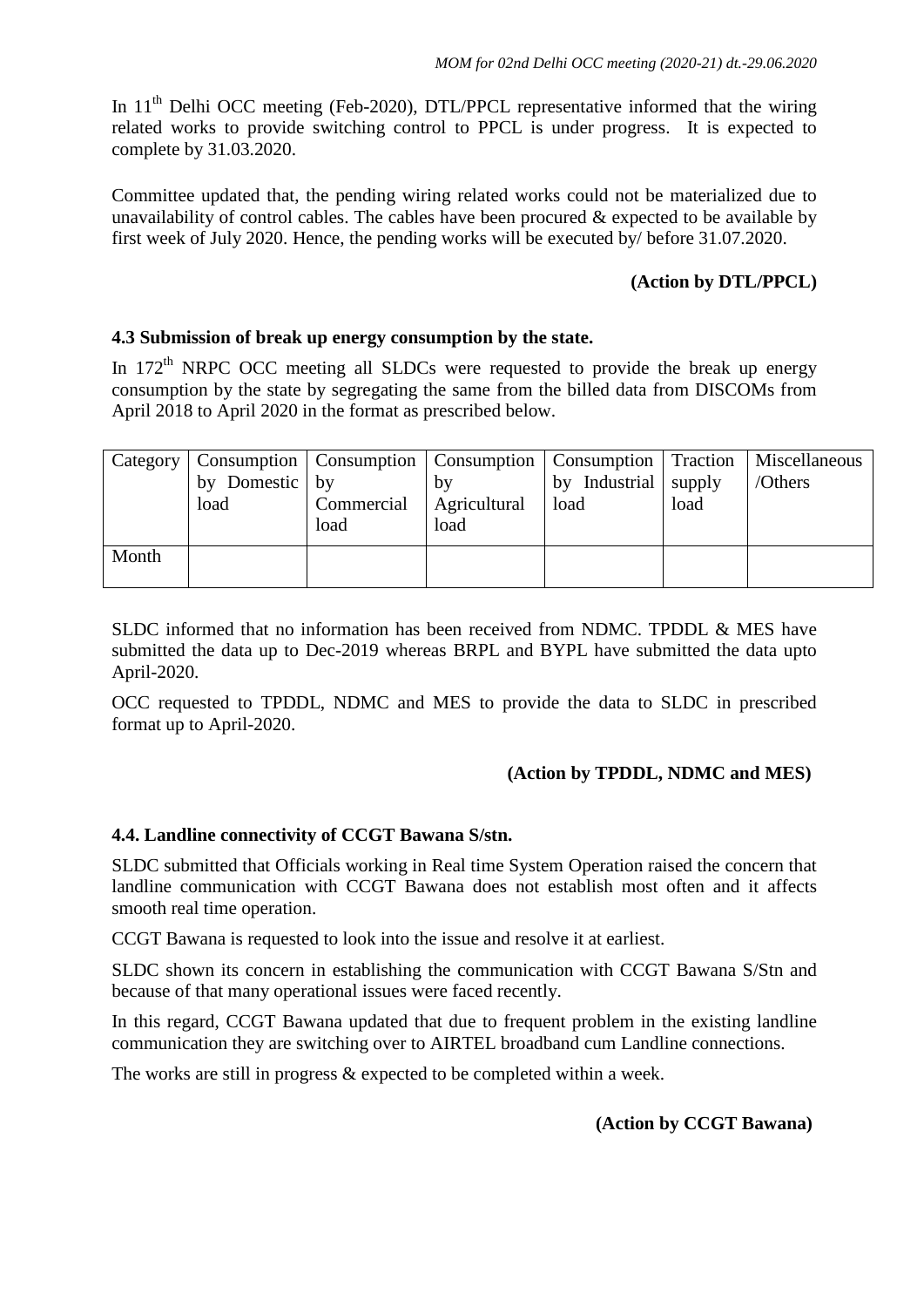## **5. Long/Recent Outage/Breakdown of Elements in Delhi power system.**

Members may update the latest status of following Long/Recent Outage/Breakdowns of elements in Delhi Power system as under:

| S.N | <b>Element's Name</b>                                            | Discom/<br><b>DTL</b> | Date and<br><b>Time</b><br>of<br>outage | Status of outage as on 30.06.2020                                                                                                                                                                                                                                                                                  |
|-----|------------------------------------------------------------------|-----------------------|-----------------------------------------|--------------------------------------------------------------------------------------------------------------------------------------------------------------------------------------------------------------------------------------------------------------------------------------------------------------------|
| 1.  | 66kV PARK STREET - RIDGE<br>VALLEY CKT.-I                        | <b>BRPL</b>           | 01.06.2019                              | Y'<br>PH. CABLE FAULTY. BRPL<br>informed that this cable is outlived and<br>contains multiple faults in this cable.<br>OCC advised BRPL to expedite to revive<br>this faulty feeder. In last OCC, It was<br>expected to be charged by 15.06.2020.<br>BRPL updated that it has been charged<br>on 26.06.2020        |
| 2.  | 33kV<br>RIDGE<br><b>VALLEY</b><br>KHEBAR LANE CKT.-II            | <b>BRPL</b>           | 01.06.2019                              | CABLE FAULTY. BRPL informed that<br>the agenda related to handover this ckt to<br>MES to be put up before Steering<br>Committee. No progress yet by MES.<br>OCC expressed its concern over long<br>outage and advised BRPL to pursue with<br>MES to revive this ckt.                                               |
| 3.  | 315 MVA ICT-II at MUNDKA                                         | <b>DTL</b>            | 29.09.2019                              | A 400/220kV 315MVA BHEL make ICT<br>was arranged from Mandola & charged<br>on 19.05.20. In 5-6 minutes, it tripped<br>with damage in OLTC. Repairing is<br>under process and it will take 2-3<br>months. OLTC is expected to be<br>available by 1st week of July and ICT is<br>likely to be charged by 15.08.2020. |
| 4.  | 220kV Peeragarhi - Mundka Ckt-II<br>AT PEERAGARHI                | <b>DTL</b>            | 25.02.2020                              | Cable damaged at construction site of<br>bridge on Nangloi drain by PWD. The<br>restoration works very affected by rain &<br>water logging. DTL updated the status as<br>it has been charged on 29.06.2020.                                                                                                        |
| 5.  | 220/66kV<br>SARITA<br>VIHAR<br>$\blacksquare$<br>100MVA PR.TR.-I | <b>DTL</b>            | 20.01.2020                              | Shutdown<br>for<br>dismantling<br>and<br>augmentation of Tx replacement with<br>160MVA Pr. Tx. DTL update that it has<br>been charged on 24.06.2020.                                                                                                                                                               |
| 6.  | 220/66kV 160MVA PR.TR.-II AT<br>R.K. PURAM                       | <b>DTL</b>            | 06.03.2020                              | Tx tripped on Buchholz $&$ found faulty.<br>Transformer already sent to workshop for<br>repairing and it will take about 2-3<br>months. Expected by 31.08.2020.                                                                                                                                                    |
| 7.  | 220/66kV 160MVA PR.TR.-I AT<br><b>SANJAY GANDHI TN</b>           | <b>DTL</b>            | 20.06.2020                              | Shut down due to reduced gas pressure<br>in NIFPS. This has been energized on<br>22.06.2020.                                                                                                                                                                                                                       |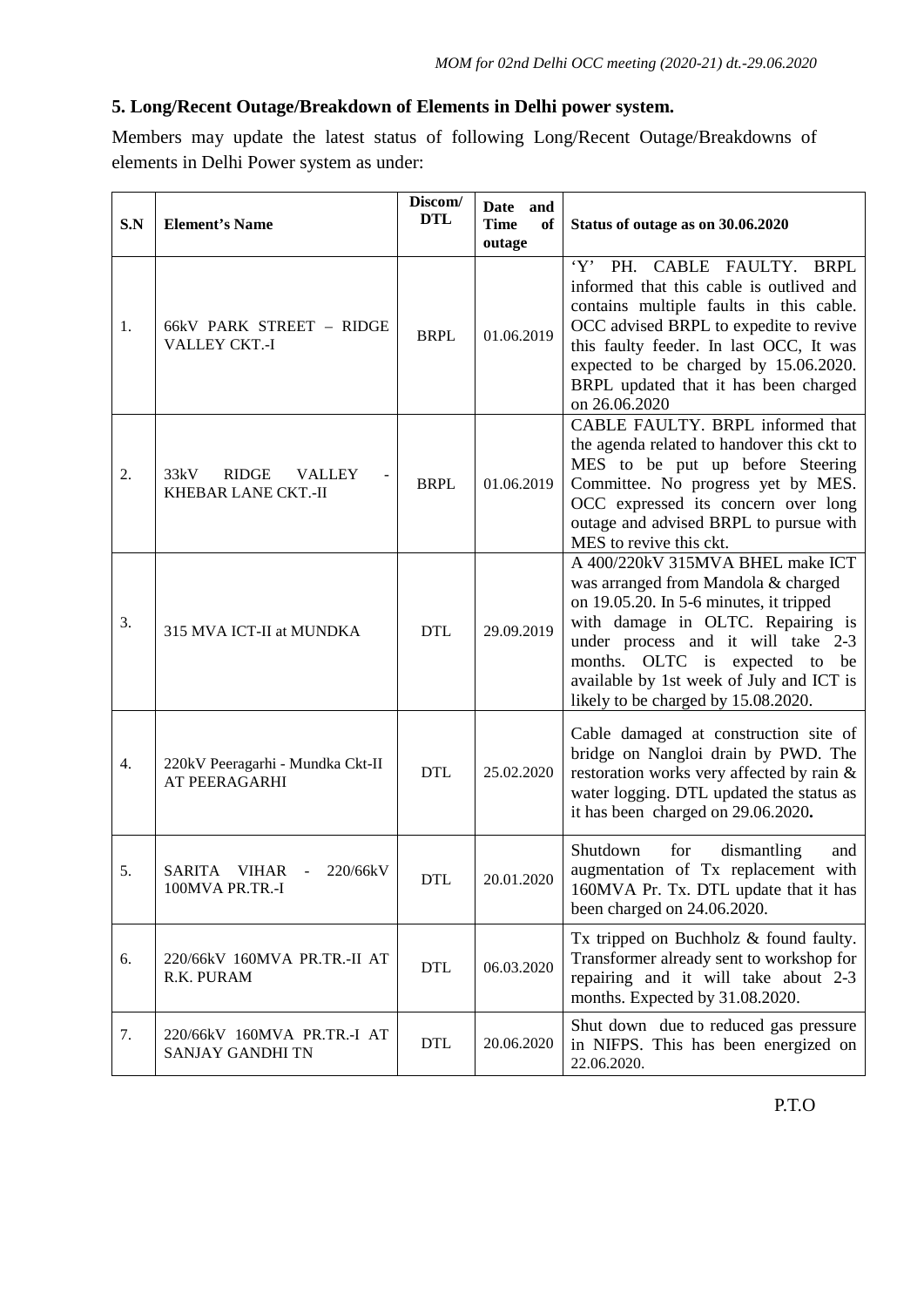# **Additional Agenda**

## **1. DTL Agenda**

### **1.1 Joint Checking of Overhead Power Line crossings with railway representatives. (Northern Railways)**

Delhi power system also consists of overhead power lines which are crossing electrified Railway traction lines at many places. The possibility of snapping of overhead line conductors and causing interruption in railway services cannot be ruled out. A joint survey for listing the defects and attending of overhead Power Line crossing over electrified railway track is required to be carried out regularly with railways representatives and concerned power utilities of Delhi area.

Earlier, the practice of joint survey of the segment of overhead line crossing over electrified railway track was followed by railways representatives and concerned power utilities of Delhi area.

During Dec-2016 to March-2017, joint inspections of power lines in Railways corridors were carried out by DTL & DISCOMs along with Railways representatives in respective areas.

Since a long time, this practice is not being followed. In order to ensure the healthiness of the segment of overhead Power Line crossing over electrified railway track, joint survey is required to be carried out regularly with railways representatives and concerned power utilities of Delhi area.

During this nationwide lockdown, as of now the train services in Northern Railways are not fully operational. It is expected, during unlock down the train services are going to resume up to its full strength in upcoming days. Hence, the shutdown activities on power lines can be carried out if required.

DTL requested to Northern Railways to carry out joint inspection of power lines in above corridors along with concerned Power utilities on regular basis.

In this regard, Northern railways shared the details of supervisor team for survey which are enclosed.

OCC suggested all utilities to conduct the survey in  $1<sup>st</sup>$  fortnight of July-2020 and advise DISCOMs, DTL & Railways to conduct joint survey of the power lines in a timeline manner on regular basis.

## **(Action by Railways, DTL & DISCOMs)**

### **1.2 Status of Current Differential Protection in DISCOM feeders/ Ckts.**

DTL submitted that, incidences have been reported when fault current of DISCOM feeder sustained for the longer duration in the system due to failure of primary protection in feeders in the absence of current differential protection and mismatching of protection setting which resulted into tripping of 220kV transmission element and resulted in long duration outages.

OCC requested DTL & DISCOMs to take appropriate actions to avoid unwanted outage/ trippings in this regard.

Further, OCC advised the DISCOMs to ensure providing line current differential relays on all 66kV & 33kV feeders as decided in GCC & protection sub-committee meetings. As regards protection coordination, the matter may be taken up in the protection subcommittee meeting.

### **(Action by DISCOMs and DTL)**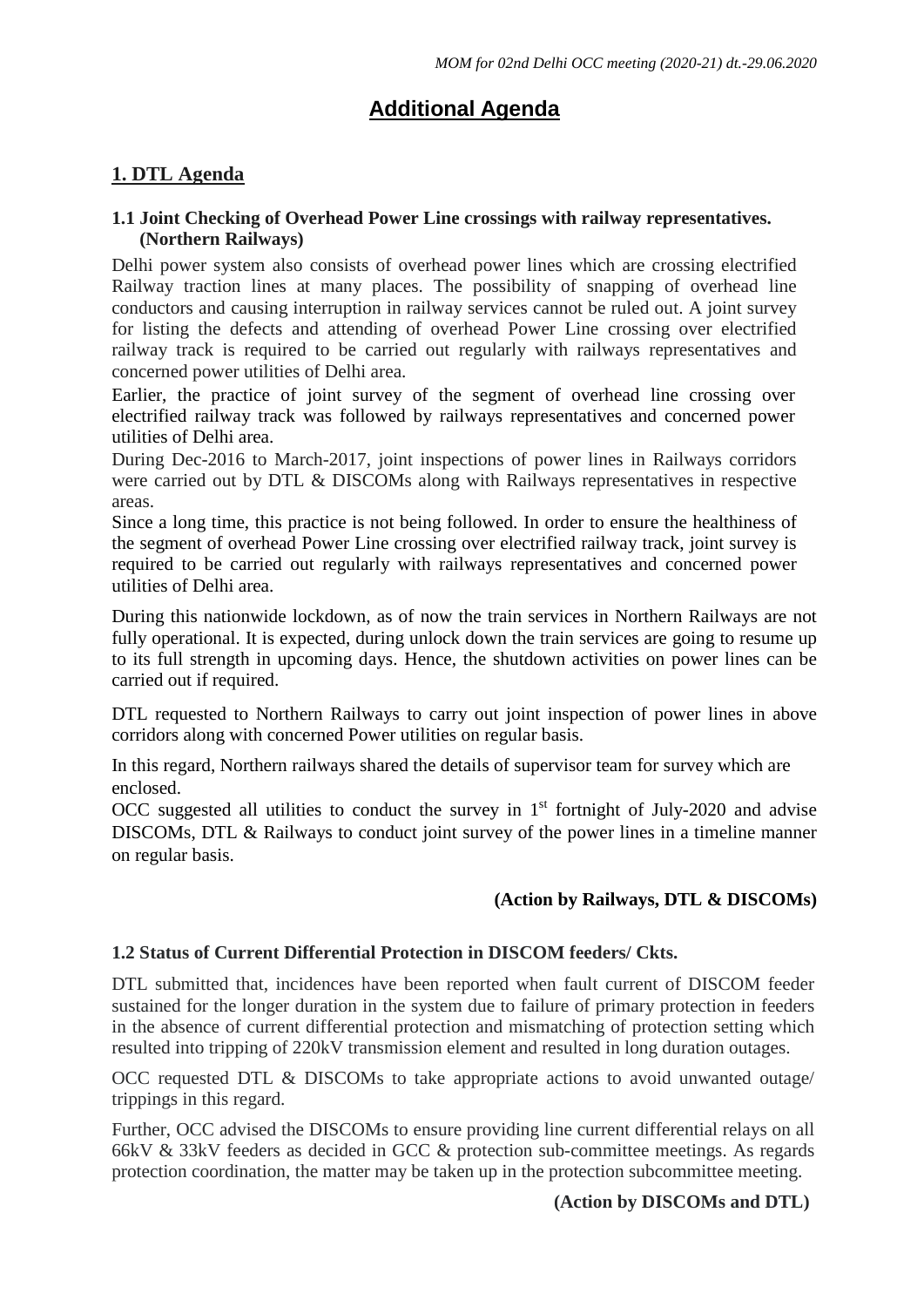### **1.3 Sharing of Fault details by DISCOMs field staff.**

As per DTL, the field staff of DISCOMs doesn't share the fault data and fault findings to the Operation staff at the substation of DTL.

DISCOMs may please be requested to direct their field staff to share the tripping details and fault findings with DTL Operation staff so that realistic fault analysis can be carried out and suitable action can be taken with mutual discussion to improve transmission & Subtransmission power reliability.

DTL reported few incidents where actual information of trippings  $\&$  shut down is not being shared to O&M staff by DISCOMs. OCC advised DISCOMs to share the information with O&M/DTL to maintain the transparency in the system analysis of faults in totality.

### **(Action by DISCOMs)**

## **On Table Agenda**

## **1.DTL Agenda**

### **1.1 To reduce the load at 220kV Najafgarh sub-station**

DTL submitted that constant overloading is being observed at 220 kV Najafgarh during night hours when load becomes more than 350 MW which is more than the rated capacity of 66 kV bus bar. Though the 02 nos. 100MVA 220/66kV Tx capacity has been augmented to 160MVA but 66kV bus bar is yet to be augmented with quad zebra busbar.

220kV Najafgarh is one of the oldest grid Substation of DTL, there are higher chances of breakdown at such high loading conditions as associated 220kV transmission lines are also being overloaded.

To avoid any unwanted outage /breakdown at 220kV NJF, DTL requested to SLDC & BRPL to arrange & shift load upto 40-50 MW to nearby grid Papankalan-1 & 2, and Tikri Kalan where sufficient margin exists.

DTL pointed out feeders from which load can be shifted are G-5, Nangloi Ckt, Jafarpur Ckts.

| At 220kV   | <b>Maharanibagh</b> | O            | 637  | -60          | 225 |  |
|------------|---------------------|--------------|------|--------------|-----|--|
| NJE:       | <b>Mandaula</b>     | $\mathbf{I}$ | 1196 | $\mathbf{o}$ | 401 |  |
| 28.06.2020 | <b>Masjid Moth</b>  | 1            | 139  | 7            | 222 |  |
| 23:20Hrs   | <b>Mehrauli</b>     | 1            | 227  | $-1$         | 222 |  |
|            | Mundka              |              | 211  | -9           | 403 |  |
|            | <b>Najafgarh</b>    | 1            | 357  | 61           | 214 |  |
|            | <b>Naraina</b>      |              | 164  | 5            | 221 |  |
|            | <b>Narela</b>       | 1            | 149  | $-12$        | 217 |  |
|            | Okhla               | 1            | 190  | -6           | 221 |  |
|            | <b>Papankalan-1</b> | $\mathbf 1$  | 311  | $\mathbf o$  | 215 |  |
|            | <b>Papankalan-2</b> | 1            | 294  | 20           | 220 |  |
|            |                     |              |      |              |     |  |

After detailed deliberation, OCC advised SLDC & BRPL to explore the possibilities to shift the load from Najafgarh to avoid unwanted tripping/ outages. BRPL was further advised to look into the frequent failure of 66kV Mundka-Nangloi Circuit and take appropriate action for system reliability.

 **(Action by SLDC, BRPL & DTL)**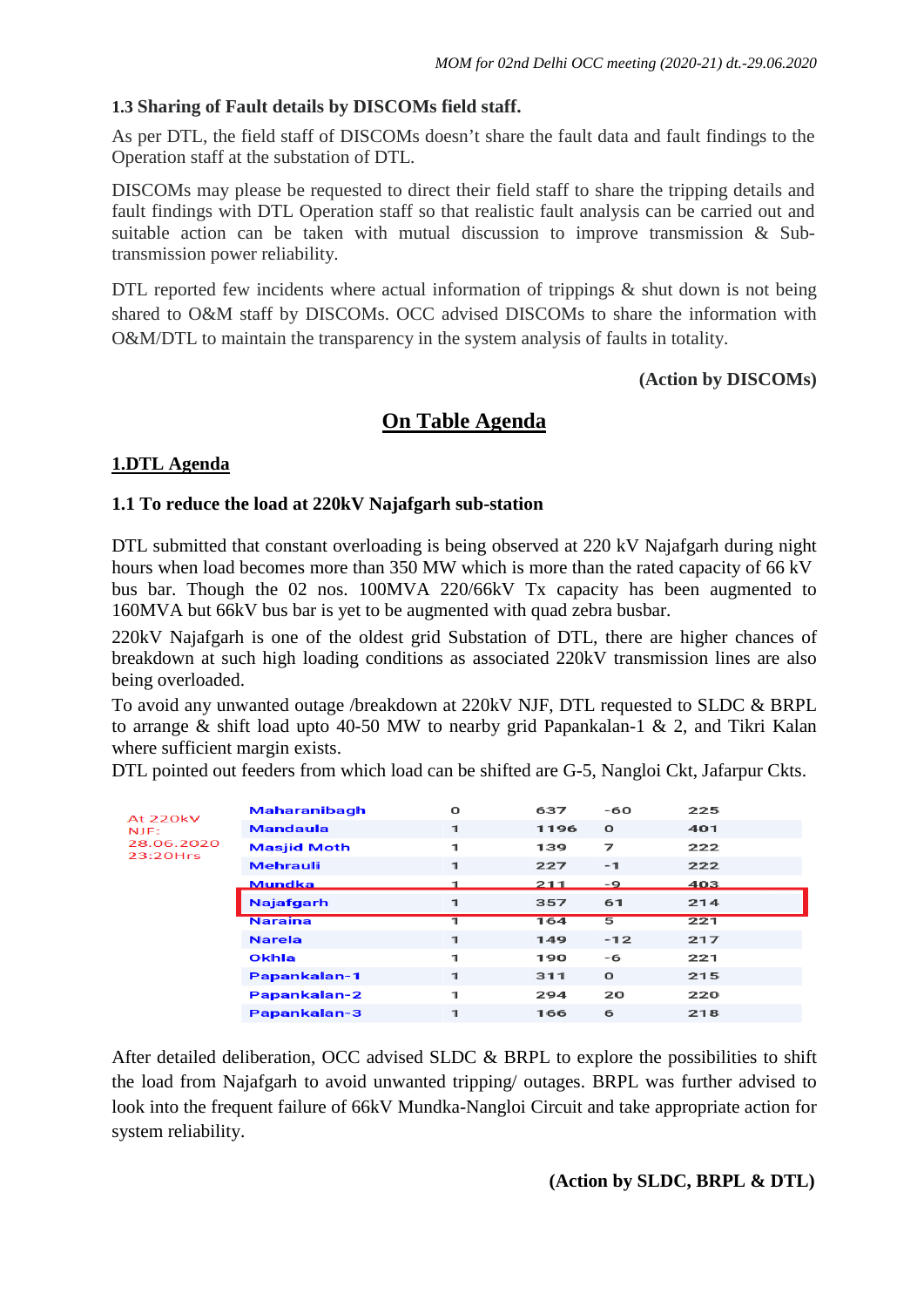| Sr. No | Name of Ckts            | Shut down period      | Remarks             |
|--------|-------------------------|-----------------------|---------------------|
|        | 220kV SOW-Mandola Ckt-I | 15.07.2020-14.08.2020 | <b>HTLS</b>         |
|        | &II                     |                       | Reconductoring work |
|        | 220kV Bawana-Shalimar   | 15.07.2020-14.08.2020 | <b>HTLS</b>         |
|        | Bagh Ckt-I & II         |                       | Reconductoring work |

## **1.2 Shut downs of multiple transmission lines to carry out HTLS reconductoring works.**

DTL proposed planned shutdown for HTLS re-conductoring works in 220kV SOW-Mandola and 220kV Bawana-Shalimar corridors.

After deliberation with members, OCC deferred the above shutdowns to August month due to increasing load demand in Delhi system & expected peak load and this shutdown shall be reviewed in next OCC meeting.

## **2. TPDDL Agenda**

## **2.1 Status of communication b/w TPDDL & SLDC control Room.**

TPDDL submitted that, please *refer OCC meeting May-2020 agenda point no. 4.2 wherein:* SLDC proposed an interim solution and suggested that Trunk set can be provided to all utilities for communication with SLDC control room till VHF license is renewed. TPDDL requested, regarding this interim solution for communication with SLDC control

room it is requested to provide the current progress & status.

OCC was apprised by SLDC that SLDC communication deptt. updated that the works related to Trunk sets are under progress & expected to be completed within 01 month.

### **(Action by SLDC)**

### **2.2 Status of DTL Circuit breakers of 66kV /33kV Feeders and Transformer Incomers**

TPDDL requested that, please *refer OCC meeting May-2020 Table agenda point no. 2.2 wherein:* DTL agreed to provide the status of circuit breakers of DISCOMs feeders. Further, OCC requested DTL to explore the possibilities with SLDC communication department regarding status of DISCOM feeder's circuit breakers.

After detailed deliberation, OCC requested TPDDL to take up the matter separately with DTL for further examining the issue. They may write to GM(O&M)-I DTL with detailed proposal indicating necessity as CVT at their end indicate the status at their end also. OCC may be apprised accordingly on the decision taken therein.

## **(Action by TPDDL & DTL)**

## **3. BRPL Agenda**

### **Frequent disturbances in 220kV Sarita Vihar – BTPS ckts**

BRPL submitted that there been few tripping incidents in 220kV BTPS-Sarita Vihar Ckts during last fortnight. BRPL requested to avoid outages in this area.

DTL informed that during last fortnight few tripping occurred in BTPS-Sarita Vihar Ckts due to heavy stormy & rainy weather conditions. DTL submitted that the precautionary actions have been taken to avoid the unwanted outage/ trippings in this section. Apart from this, for